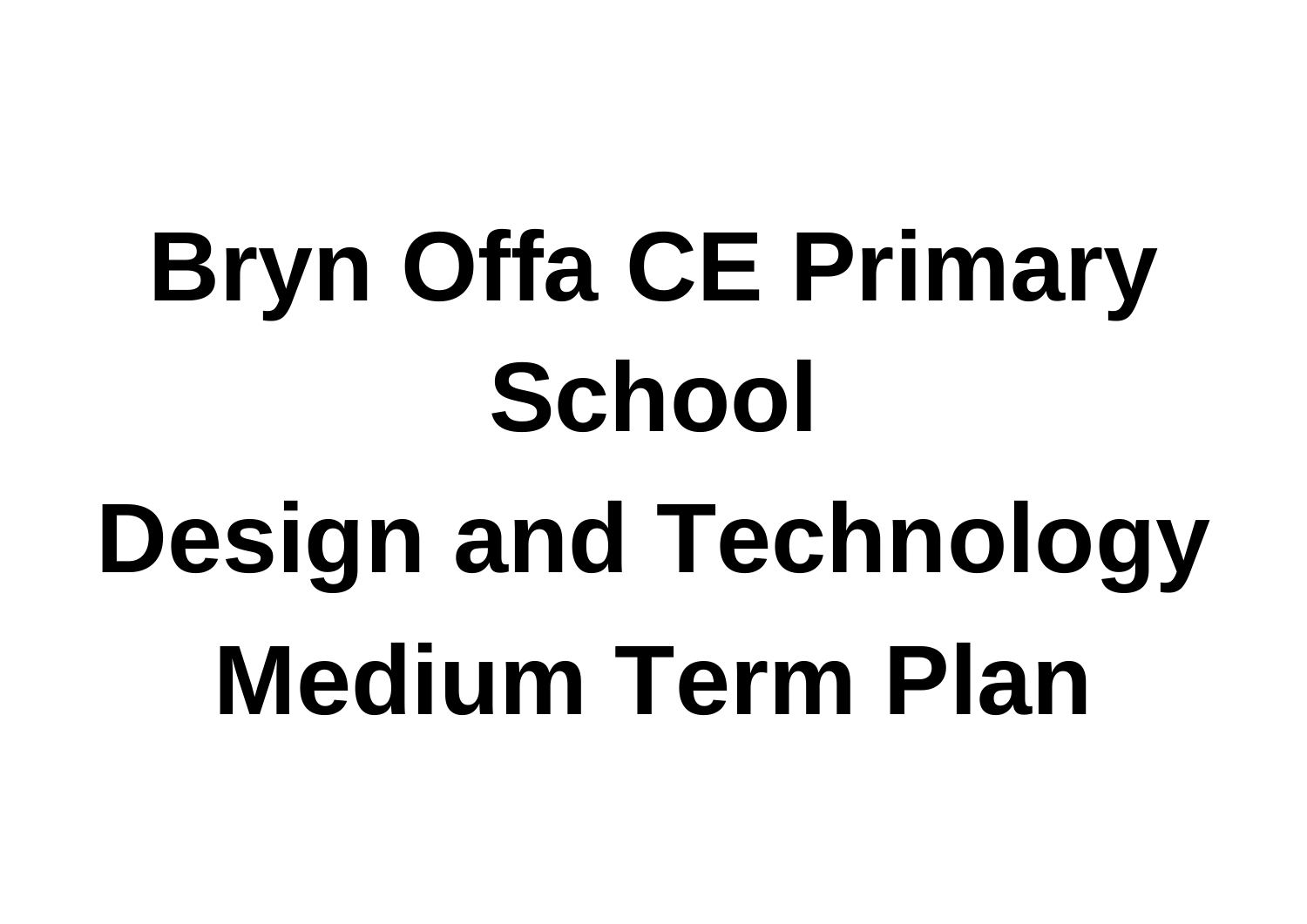# Design and Technology (D&T) Vision Statement

Our D&T Vision is to creatively design, make and evaluate products that solve real and relevant problems, considering the needs of others and themselves.

## Design and Technology (D&T) Intent Statement

It is the intent of Bryn Offa CE Primary School for Design and Technology to be taught in all classes and year groups through at least one project per term. This will be differentiated so all children can access the project being taught, whilst also building on their knowledge from previous years.

The D&T curriculum at Bryn Offa should be progressive allowing the children to further develop their skills. The Medium Term Plan and Skill Progression Table should ensure this. Within Reception, D&T links to three strands of the Early Years Foundation Stage Framework: physical development, expressive arts and design, and understanding the world. D&T projects should be cross curricular wherever possible, with particular emphasis on science, computing and maths in KS2. With each project, the children must be encouraged to develop their designing and evaluating skills, as well as, develop their technical skills through making different products. The six essential areas of D&T: user, purpose, innovation, authenticity, functionality and design decisions should be considered by teachers when planning and delivering lessons. Children across the school will be encouraged to be creative, problem solve and develop their communication skills through D&T, regardless of their age. The children must be taught the correct vocabulary related to their project and encouraged to apply this terminology. Throughout KS2, children will be encouraged to research individual designers who have made a substantial impact on the world of technology.

Each year, one of the three projects taught will focus on food technology. Within KS1, children begin to learn how ingredients are grown, caught or reared. They will then use this knowledge in their cookery projects. Within KS2, emphasis will be placed on nutrition, providing a link to our PSHE curriculum.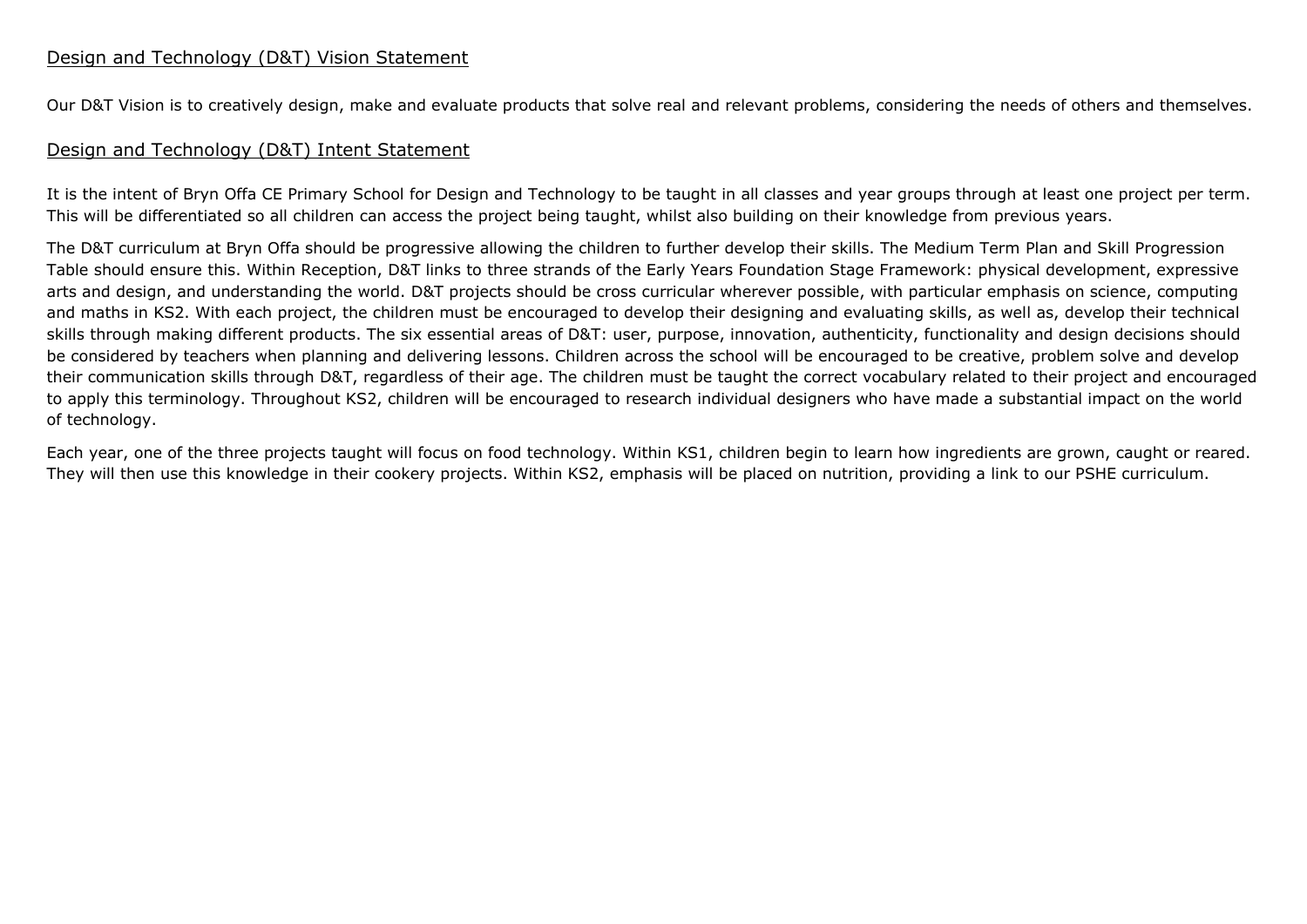# Bryn Offa CE Primary School Design and Technology (D&T) Medium Term Plan

As a school we have bought a resource called 'Projects on a Page' which supports the teaching of each project. All of our D&T projects allow the children to practise designing, making and evaluating different items. A food technology project is completed once a year which allows the children to develop a new culinary skill.

Electrical Systems - Design, make and evaluate and electrical system (more complex switches, including programming, monitoring and controlling)

Garrett Morgan - Inventor

Structures - Design, make and evaluate a frame structure

|  |                          | Class 2                           | Class 3                           | Class 4                            | Class 5                |
|--|--------------------------|-----------------------------------|-----------------------------------|------------------------------------|------------------------|
|  |                          | Mechanisms - Design, make and     | Structures - Design, make and     | Electrical systems - Design, make  | Electrical Systems - I |
|  |                          | evaluate a mechanical system      | evaluate a shell structure        | and evaluate an electrical system  | and evaluate and eled  |
|  |                          | which has sliders and levers      | (including Computer Aided Design) | (circuits and switches)            | (more complex switcl   |
|  | <u>ღ</u>                 |                                   |                                   | Lewis Latimer - Inventor           | programming, mon       |
|  | <b>Rəl</b>               | Structures - Design, make and     | Dyson Design Box - What does a    |                                    | controllin             |
|  | $\widehat{z}$            | evaluate a freestanding structure | design engineer do?               | Structures - Design, make and      | Garrett Morgan -       |
|  | cademic<br>020, 2022     |                                   |                                   | evaluate a shell structure         |                        |
|  | $\frac{\omega}{C}$       | Food - Preparing fruit and        | Mechanisms - Design, make and     | (including Computer Aided Design)  | Structures - Design    |
|  | $\overline{\acute{C}}$   | vegetables (including cooking and | evaluate a mechanical system      |                                    | evaluate a frame       |
|  | $\overline{C}$<br>⋖      | nutrition requirements for KS1)   | which has levers and linkages     | Food - Healthy and varied diet     |                        |
|  |                          |                                   |                                   | (including cooking and nutrition   | Victorian Inve         |
|  | Ever                     |                                   | Food - Healthy and varied diet    | requirements for KS2)              |                        |
|  |                          |                                   | (including cooking and nutrition  | George Washington Carver           | Food - Celebrating     |
|  |                          |                                   | requirements for KS1 and 2)       |                                    | seasonality (including |
|  |                          |                                   | Jamie Oliver                      |                                    | nutrition requiremer   |
|  |                          | Mechanisms - Design, make and     | Food - Healthy and varied diet    | Structures - Design, make and      | Textiles - Design,     |
|  |                          | evaluate a mechanical system      | (including cooking and nutrition  | evaluate a frame structure         | evaluate a textile pr  |
|  |                          | which has wheels and axles        | requirements for KS1 and 2)       | The history of the Eiffel Tower    | combines different fa  |
|  |                          |                                   |                                   |                                    | including CAD (Com     |
|  | <u>ღ</u>                 | Food - Preparing fruit and        | Mechanisms - Design, make and     | Mechanisms - Design, make and      | Design)                |
|  |                          | vegetables (including cooking and | evaluate a mechanical system      | evaluate a pneumatic system        | Laura Ashl             |
|  | $\overline{\phantom{0}}$ | nutrition requirements for KS1)   | which has wheels and axles        | (pneumatics from Projects on a     |                        |
|  | ഥ<br>O                   |                                   | What does an automotive designer  | Page)                              | Mechanisms - Desig     |
|  | Cycle<br>caden<br>019, 2 | Textiles - Design, make and       | do?                               | Pneumatic system uses over time    | evaluate a mechan      |
|  |                          | evaluate a textile product which  |                                   |                                    | which has pulleys      |
|  | 20<br>⋖                  | allows the children to explore    | Textiles - Design, make and       | Food - Celebrating culture and     | (including progra      |
|  | Ddd                      | making templates and joining      | evaluate a 2D shape to a 3D       | seasonality (including cooking and | monitoring and co      |
|  |                          | textiles through a variety of     | product (including Computer Aided | nutrition requirements for KS2)    | History of c           |
|  |                          | techniques                        | Design)                           |                                    |                        |
|  |                          |                                   | Clothes from the Past             |                                    | Food - Celebrating     |
|  |                          |                                   |                                   |                                    | seasonality (including |
|  |                          |                                   |                                   |                                    | nutrition requiremer   |

Victorian Inventions

Food - Celebrating culture and seasonality (including cooking and nutrition requirements for KS2) Textiles - Design, make and evaluate a textile product which combines different fabric shapes, including CAD (Computer Aided Design) Laura Ashley

Mechanisms - Design, make and evaluate a mechanical system which has pulleys and gears (including programming, monitoring and controlling) History of cars

Food - Celebrating culture and seasonality (including cooking and nutrition requirements for KS2)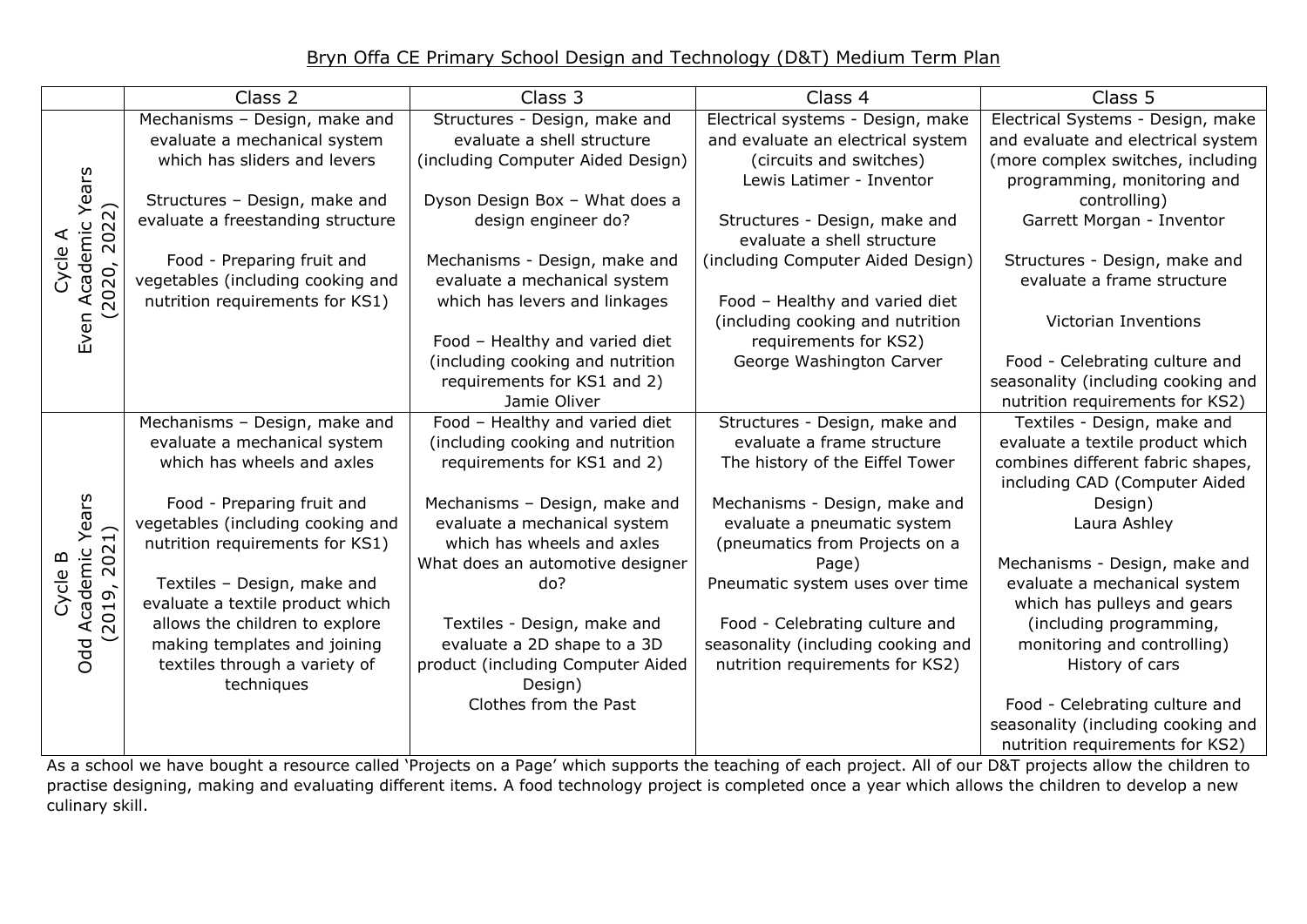Each teacher can choose when to place each project throughout the year, the projects, wherever possible, have been placed to match with the units in our Science curriculum. This allows the children to apply their scientific knowledge in other areas of the curriculum. The projects tend to be completed as a block at the end of the term.

Class 1 are predominately Reception children and these pupils follow the Early Years Foundation Stage (EYFS) framework. However, any Year 1 pupils will access the same projects as the children in Class 2.

## Design and Technology (D&T) Skill Progression Table

|                                                                                                                                                                        | <b>Reception</b>                                                                                                                                                                                                                   | Year 1                                                                                                                                                                                                                                                                                                                               | Year 2                                                                                                                                                                                                                | Year 3                                                                                                                                                                                                                                                                                        | Year 4                                                                                                                                                                                                                     | Year 5                                                                                                                                                                                                                                                                                                           | Year 6                                                                                                                                                                                                                                                                                                                                                                    |
|------------------------------------------------------------------------------------------------------------------------------------------------------------------------|------------------------------------------------------------------------------------------------------------------------------------------------------------------------------------------------------------------------------------|--------------------------------------------------------------------------------------------------------------------------------------------------------------------------------------------------------------------------------------------------------------------------------------------------------------------------------------|-----------------------------------------------------------------------------------------------------------------------------------------------------------------------------------------------------------------------|-----------------------------------------------------------------------------------------------------------------------------------------------------------------------------------------------------------------------------------------------------------------------------------------------|----------------------------------------------------------------------------------------------------------------------------------------------------------------------------------------------------------------------------|------------------------------------------------------------------------------------------------------------------------------------------------------------------------------------------------------------------------------------------------------------------------------------------------------------------|---------------------------------------------------------------------------------------------------------------------------------------------------------------------------------------------------------------------------------------------------------------------------------------------------------------------------------------------------------------------------|
| <b>Designing</b>                                                                                                                                                       | To represent their<br>ideas verbally or as<br>pictures<br>Children may design as<br>they make in Reception                                                                                                                         | As Reception, and:<br>• To design products<br>that appeal to<br>themselves<br>To discuss their<br>thought-out plans<br>(How will it work?)<br>and draw them before<br>making                                                                                                                                                         | As previous years, and:<br>To design products<br>with a user in mind<br>(themselves or<br>others)<br>To design according<br>to agreed design<br>criteria<br>To annotate diagrams<br>$\bullet$<br>of proposed designs. | As previous years, and:<br>To generate realistic<br>designs with a<br>product's purpose in<br>mind<br>To generate their own<br>simple design criteria<br>To draw an<br>orthographic<br>projection of their<br>design<br>To use Computer<br>Aided Design to help<br>communicate their<br>ideas | As previous years, and:<br>To design a practical<br>product<br>To draw a labelled<br>$\bullet$<br>diagram with some<br>measurements<br>To draw a cross-<br>$\bullet$<br>sectional diagram of<br>their design               | As previous years, and:<br>• To conduct surveys<br>and interviews to<br>identify the needs,<br>wants and values of<br>individuals and groups<br>To design a product<br>with specific<br>ingredients or<br>substitute<br>appropriately<br>To draw an exploded<br>diagram of their<br>design, where<br>appropriate | As previous years, and:<br>To generate detailed<br>designs and explain<br>their choices<br>To select appropriate<br>materials and explain<br>choices<br>To make design<br>decisions considering<br>time, resources and<br>cost                                                                                                                                            |
| <b>Making</b><br>(use of saws and<br>sewing may be<br>covered in<br>another year<br>group due to our<br>medium term<br>plan catering for<br>our mixed year<br>classes) | To change and effect<br>materials using simple<br>tools<br>To use scissors safely<br>To use construction<br>kits to build towers,<br>wheeled vehicles and<br>frameworks<br>To use different<br>materials for different<br>purposes | As Reception, and:<br>To use simple tools to<br>effectively cut and<br>shape materials<br>needed for their<br>products<br>• To choose materials<br>and components they<br>need from those<br>provided<br>To follow procedures<br>for safety and hygiene<br>To use finishing<br>techniques, including<br>those from art and<br>design | As previous years, and:<br>To measure and mark<br>out materials with<br>some accuracy<br>To use saws to cut<br>wooden components<br>To select the<br>appropriate material<br>(at the design stage)                    | As previous years, and:<br>To order the main<br>stages of making<br>To measure and mark<br>out materials to the<br>nearest cm<br>To cut, join and<br>incorporate materials<br>safely and with some<br>accuracy<br>To be able to sew<br>using a running stitch                                 | As previous years, and:<br>• To measure and mark<br>out materials to the<br>nearest mm<br>To model their<br>$\bullet$<br>designs using<br>prototypes<br>To make different<br>$\bullet$<br>mechanisms that<br>work smoothly | As previous years, and:<br>To gather, cut,<br>assemble and join<br>structures safely,<br>securely and<br>accurately<br>To produce<br>appropriate lists of<br>tools, equipment and<br>materials needed<br>To make a working<br>prototype to solve<br>problems first                                               | As previous years, and:<br>To demonstrate<br>$\bullet$<br>resourcefulness when<br>tackling practical<br>problems<br>To make well finished,<br>attractive products<br>To be able to sew<br>using at least 2 types<br>of stitches e.g.<br>running stitch and<br>cross stitch<br>To use their<br>computing knowledge<br>to program, monitor<br>and control their<br>products |